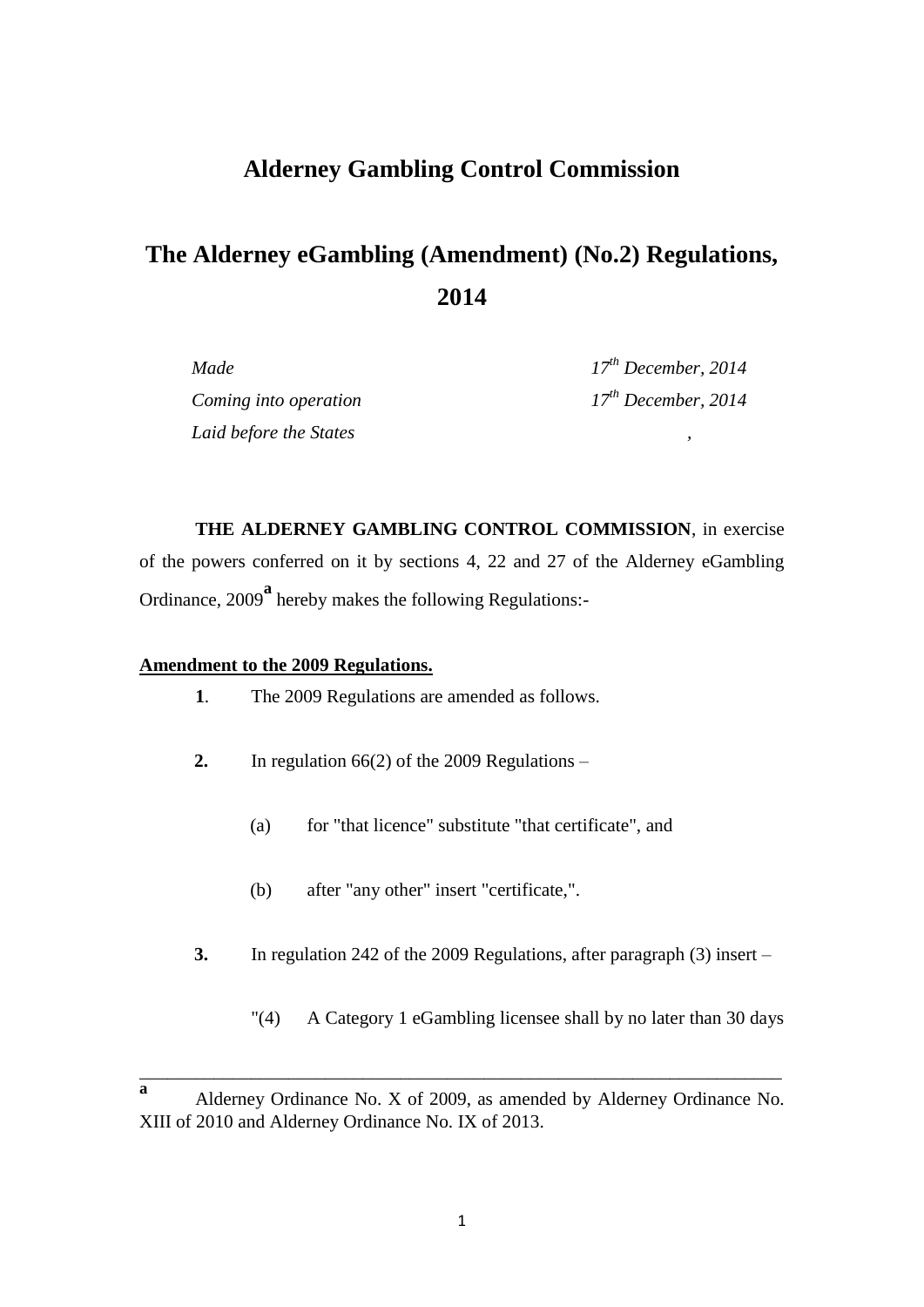after the end of each quarter of its financial year submit to the Commission a report in the format set out in Schedule 18A in respect of all operations conducted by the Alderney company that holds the Category 1 eGambling licence during the preceding quarter in question.".

**4.** In Schedule 9 to the 2009 Regulations, -

"

- (a) in section 2 of the Application Form for a Key Individual Certificate –
	- (i) renumber the tabular paragraph numbered 2C and entitled "Other Members of Household" to paragraph number 2D, and
	- (ii) renumber the tabular paragraph numbered 2D and entitled "Previous Residences" to paragraph number 2E, and
- (b) in section 5 of the Application Form for a Key Individual Certificate, for the tabular paragraph numbered 5B substitute –

| 5Β | Have you ever been disciplined in any way by a professional body<br>for whatever reason?<br>$(if YES, provide details of date(s) and circumstances)$                     | Yes/No |
|----|--------------------------------------------------------------------------------------------------------------------------------------------------------------------------|--------|
|    | Have you ever been the subject of proceedings or disciplinary<br>action by a regulatory body for any reason?<br>$(if YES, provide details of date(s) and circumstances)$ | Yes/No |

".

**5.** After Schedule 18 to the 2009 Regulations, insert the following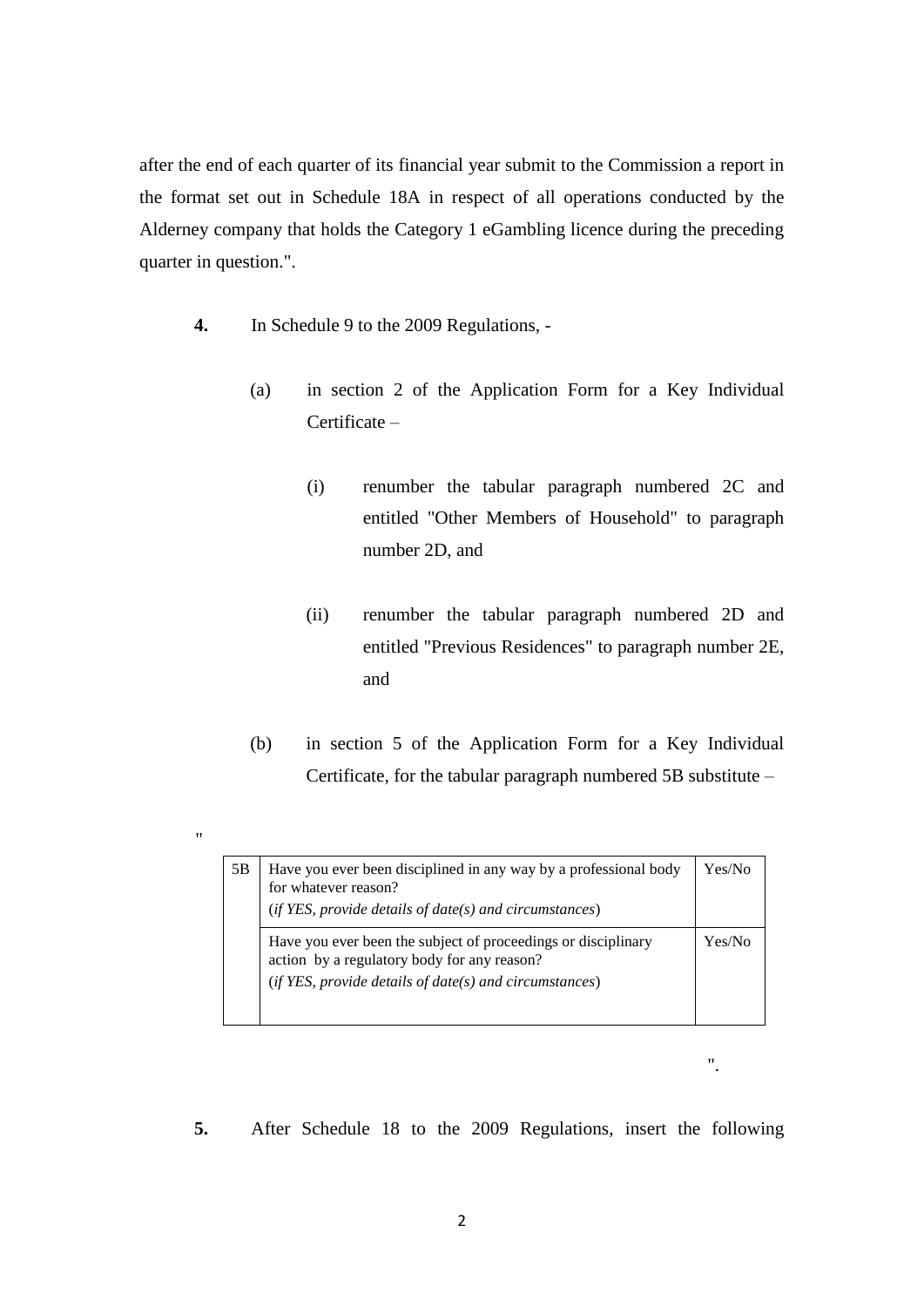Schedule –

" Regulation 242(4)

**SCHEDULE 18A**

#### **FORMAT OF QUARTERLY REPORT FOR CATEGORY 1 eGAMBLING LICENSEE, IN RESPECT OF ALL OPERATIONS CONDUCTED BY THE ALDERNEY COMPANY**

The format of a Category 1 eGambling licensee's quarterly report of its management accounts to the Commission in respect of Regulation 242(4) shall be as follows:

# **ALDERNEY GAMBLING CONTROL COMMISSION**



# *QUARTERLY MANAGEMENT ACCOUNTS of* **[***INSERT LICENSEE'S NAME***]**

# **QUARTER ENDED [***insert day/month/year***]**

| <b>Contents</b>         | Page |
|-------------------------|------|
| Profit and Loss Account | X    |
| <b>Balance Sheet</b>    | X    |
| <b>Notes</b>            | x    |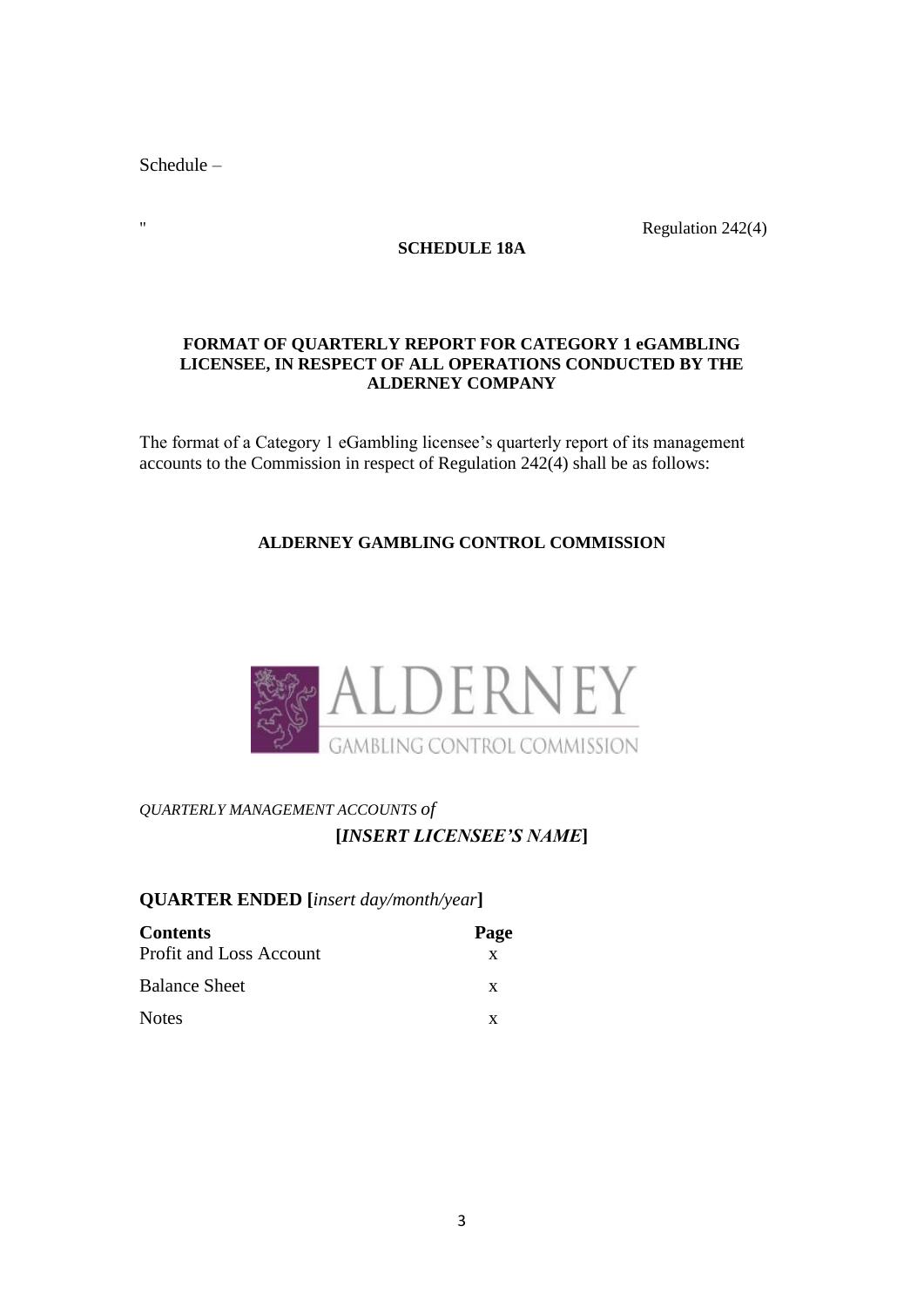#### **PROFORMA PROFIT & LOSS ACCOUNT FOR QUARTER ENDED XX/XX/XX**

|                            | <b>This</b>     | <b>Previous</b> |    |                 |
|----------------------------|-----------------|-----------------|----|-----------------|
|                            | Quarter         | Quarter         |    | <b>Variance</b> |
|                            | <b>Currency</b> | <b>Currency</b> |    | $\frac{0}{0}$   |
| <b>Income</b>              |                 |                 |    |                 |
| Gross gambling income      | X               |                 |    |                 |
| Other authorised income    | X               |                 |    |                 |
| <b>Less Cost of Sales</b>  |                 |                 |    |                 |
| Gambling payout (excluding |                 |                 |    |                 |
| sign up & promotional      |                 |                 |    |                 |
| bonuses)                   | X               |                 |    |                 |
| Revenue share commissions  |                 |                 |    |                 |
| paid *                     | $\mathbf X$     |                 |    |                 |
| <b>Net Gaming Yield</b>    | $\mathbf X$     |                 |    |                 |
| Licence fees               |                 |                 |    |                 |
| Affiliate fees             | X               |                 |    |                 |
|                            | X               |                 |    |                 |
| <b>Gross profit</b>        | $\mathbf X$     |                 |    |                 |
| Administrative expenses    | X               |                 |    |                 |
| Establishment expenses     | X               |                 |    |                 |
| Selling and Marketing      |                 |                 |    |                 |
| expenses                   | $\mathbf X$     |                 |    |                 |
| <b>Operating profit</b>    | $\mathbf X$     |                 |    |                 |
|                            |                 |                 |    |                 |
| Other income/expenses      | X               |                 |    |                 |
| <b>Net Profit</b>          | X               | X               | ** | X               |
| Dividends Paid             | $\mathbf X$     |                 |    |                 |
|                            |                 |                 |    |                 |
| <b>Closing Balance</b>     | X               |                 |    |                 |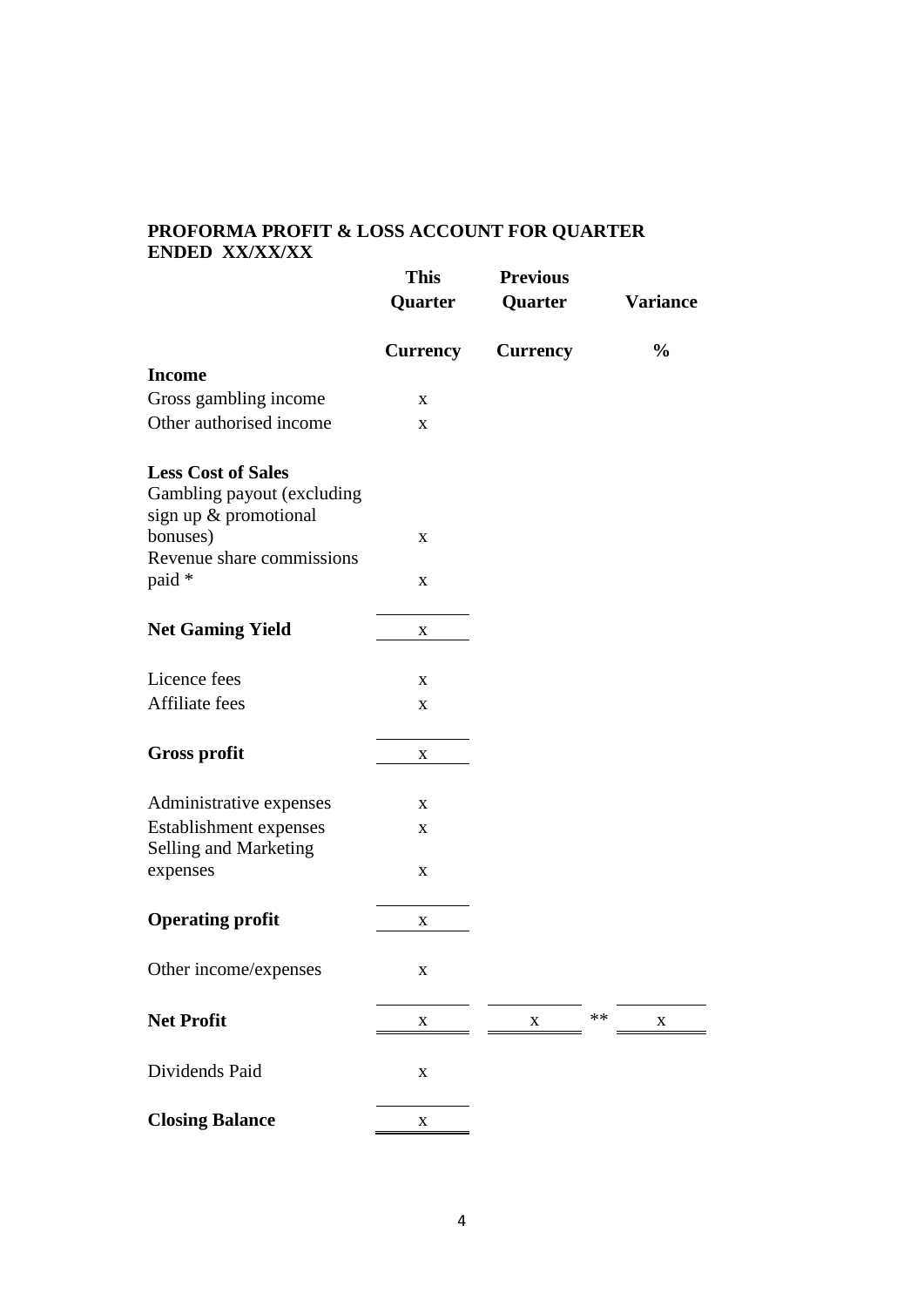# **\* Requires pre-approval from the Alderney Gambling Control Commission**

**\*\* If the net profit has risen or fallen by 20% (or more) compared against the net profit from the previous quarter, then you are required to provide details (in the notes) as to the factors that attributed to this rise or fall.**

#### **PROFORMA BALANCE SHEET AS AT XX/XX/XX**

| <b>FIXED ASSETS</b>              | <b>Currency</b> |
|----------------------------------|-----------------|
| Intangible assets                | X               |
| Tangible assets                  | X               |
|                                  | X               |
| <b>CURRENT ASSETS</b>            |                 |
| <b>Trade debtors</b>             | $\mathbf{X}$    |
| Prepayments                      | $\mathbf X$     |
| Other debtors                    | X               |
| Other current assets             | X               |
| Loans to related parties         | X               |
| Cash at bank & in hand           | X               |
| Cash at bank - client accounts   | X               |
|                                  | $\mathbf{x}$    |
| <b>CURRENT LIABILITIES</b>       |                 |
| <b>Bank loans and overdrafts</b> | X               |
| Loans from related parties       | X               |
| <b>Trade creditors</b>           | X               |
| Amounts due to customers         | X               |
| Directors' current accounts      | X               |
| Other creditors                  | X               |
| Social security and other taxes  | X               |
| <b>Accruals</b>                  | X               |
|                                  | $\mathbf{x}$    |
| <b>NET CURRENT ASSETS</b>        | X               |
| <b>LONG TERM LIABILITIES</b>     |                 |
| Bank loans and overdrafts        | X               |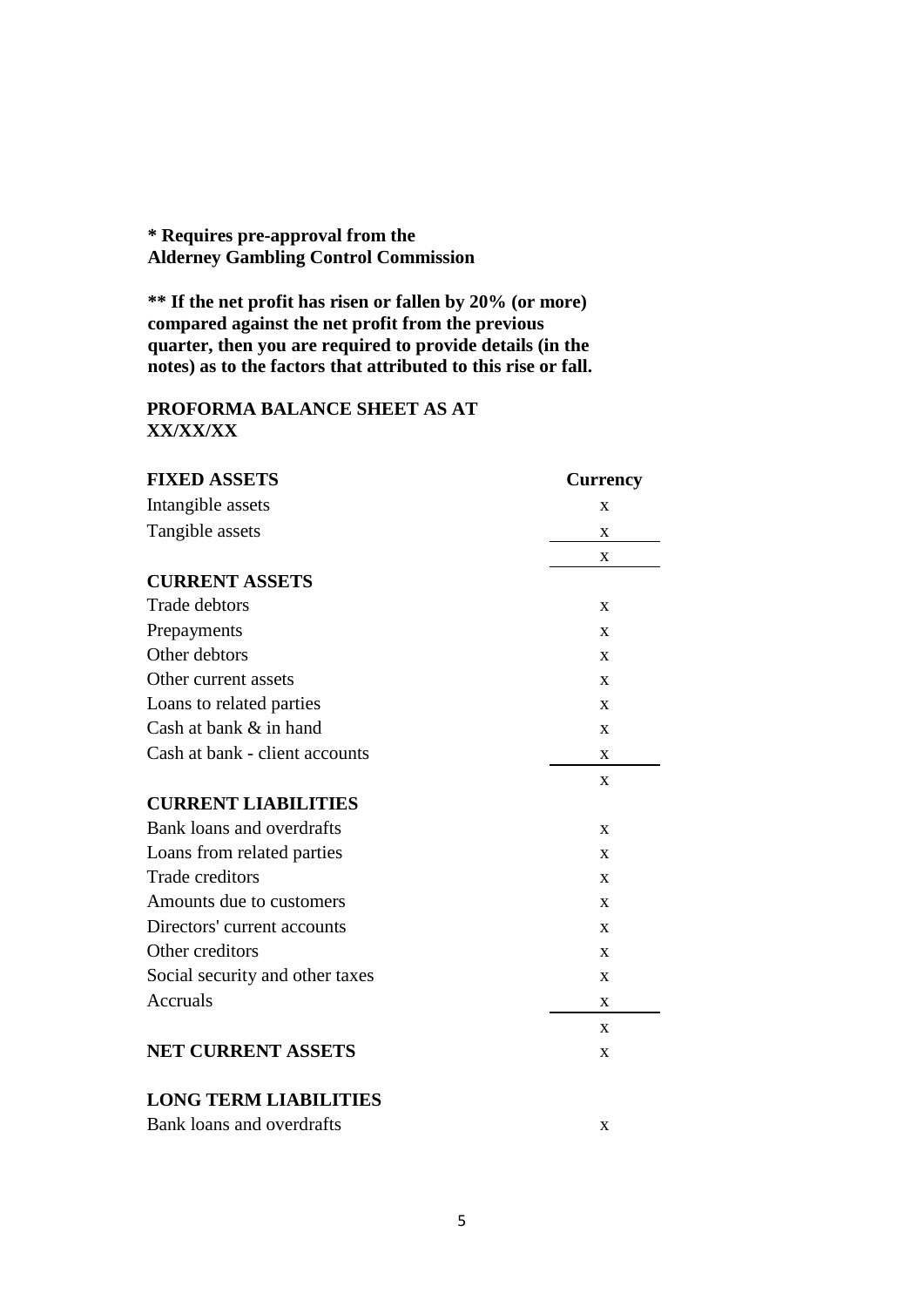| Directors' loans                       | X |
|----------------------------------------|---|
| Loans from related parties             | X |
|                                        | X |
| <b>TOTAL NET ASSETS</b>                | X |
|                                        |   |
| <b>CAPITAL AND RESERVES</b>            |   |
| Called up share capital                | X |
| <b>Share Premium</b>                   | X |
| Other Capital & Reserves               | X |
| Profit and loss account (Current Year) | X |
| Retained earnings (Past Years)         | X |
| <b>SHAREHOLDERS' FUNDS</b>             | X |

#### **NOTES**

\* Please provide a breakdown of all the revenue share commissions that you have paid during the period

\* Show player funds as "cash at bank-client accounts" in the balance sheet only if these are held in separate bank accounts titled as "client accounts"; if no such formal arrangement is in place, include player funds in "cash in bank and at hand" in the balance sheet.

| Licensee Revenue Share Commissions paid during quarter ended dd/mm/yy: |                |  |
|------------------------------------------------------------------------|----------------|--|
| Name of Entity 1 :                                                     | <b>Amount:</b> |  |
| Name of Entity 2 :                                                     | <b>Amount:</b> |  |
| Name of Entity 3 :                                                     | <b>Amount:</b> |  |
| Name of Entity 4 :                                                     | <b>Amount:</b> |  |
| Name of Entity 5 :                                                     | Amount:        |  |
| (continue as needed)                                                   |                |  |
| <b>Total:</b>                                                          |                |  |

\*\* Please provide explanation/s (in the box below) for profit variance. Kindly note that this is merely required whereby net profit has risen or fallen by 20% or more compared against the net profit from the previous quarter: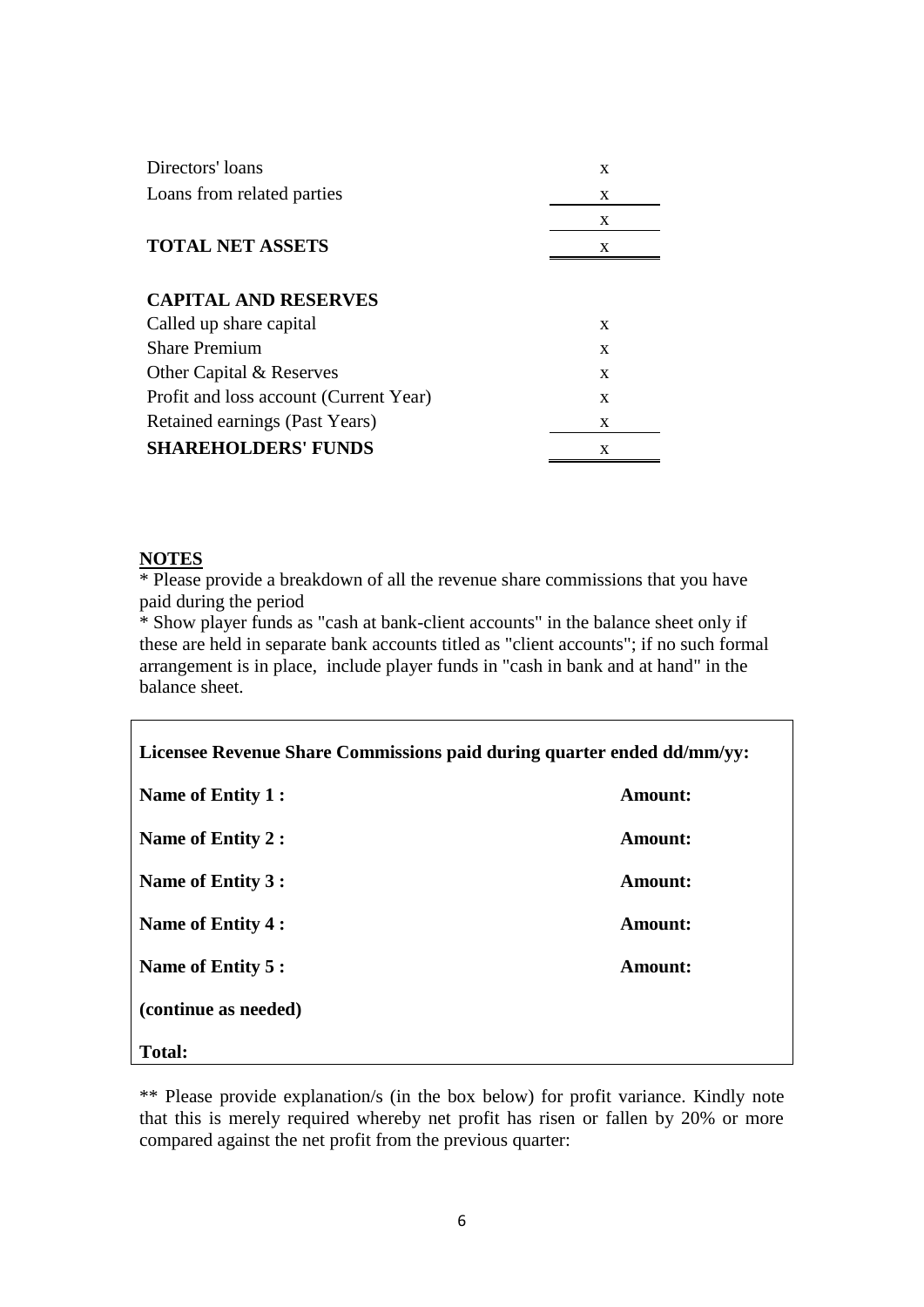**Licensee Profit Variance explanation for quarter ended dd/mm/yy:**

## **CERTIFICATION**

I hereby certify that I am duly authorised to submit this certification; that I believe the information in this return is true; and that having made reasonable enquiries, I have to the best of my knowledge and belief:

- 1. informed the Alderney Gambling Control Commission of any material changes to the statement of structure and organisation of the business and its control, supplied at the time of the application, or subsequently
- 2. complied with the requirement to inform the Alderney Gambling Control Commission about key events, and
- 3. formed a reasoned opinion that the licensed entity has adequate resources to operate in accordance with the Licensing objectives, the Licensing conditions and codes for the foreseeable future

**Please note that it is an offence under section 24 of the Alderney eGambling Ordinance, 2009 for any person, without reasonable excuse, to give the Alderney Gambling Control Commission information which is false or misleading.** 

| <b>Name</b>                  |  |
|------------------------------|--|
| Position held (Must be a key |  |
| individual)                  |  |
| <b>Date</b>                  |  |

**6.** In Schedule 20 to the 2009 Regulations, for "Schedule 18" substitute "Schedule 18A".

".

## **Interpretation.**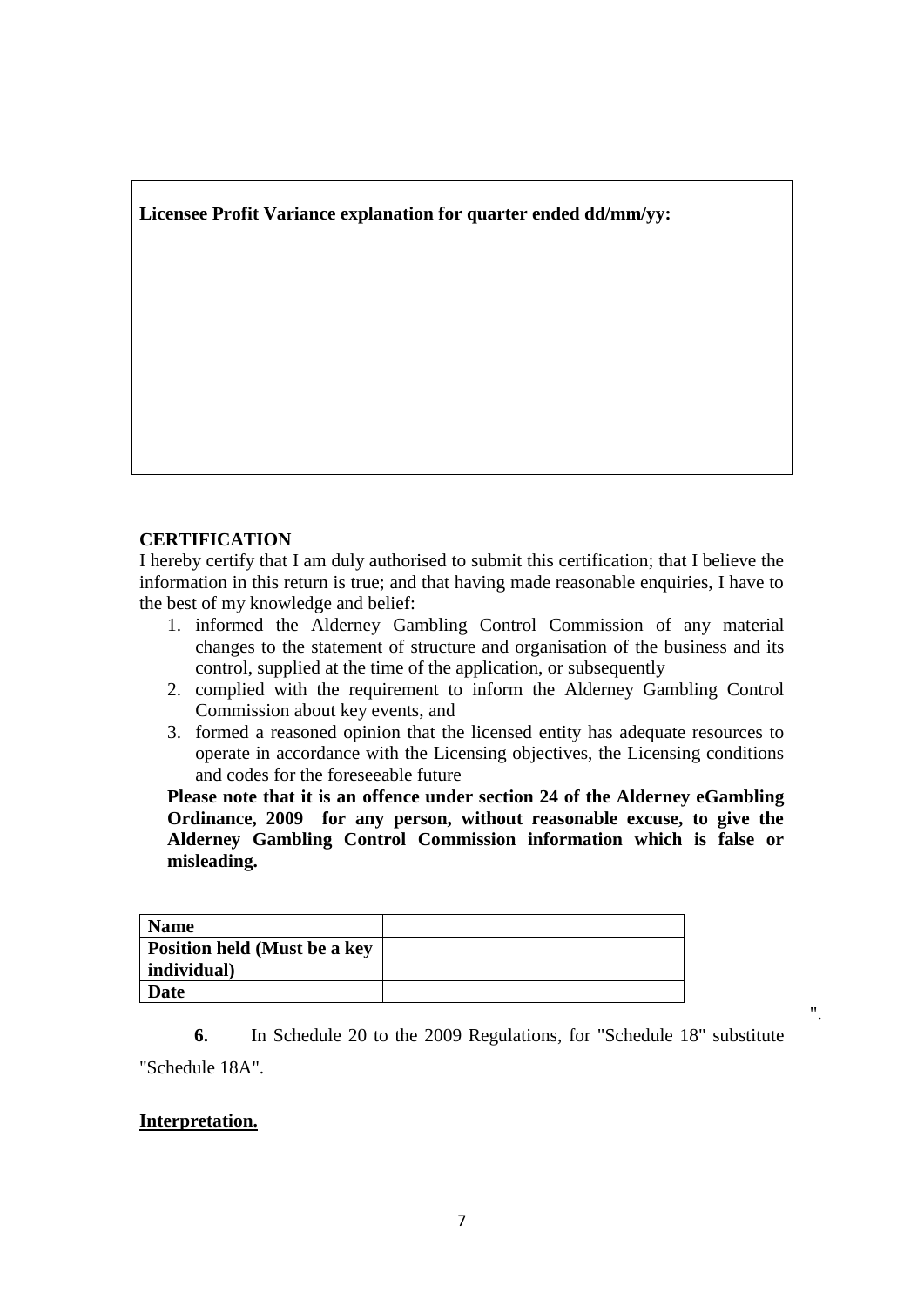**7.** (1) In these Regulations, "**the 2009 Regulations**" means the Alderney eGambling Regulations, 2009<sup>b</sup>.

(2) The Interpretation (Guernsey) Law, 1948**<sup>c</sup>** applies to the interpretation of these Regulations as it applies to the interpretation of an enactment in force in the Island of Guernsey.

(3) Any reference in these Regulations to an enactment is a reference thereto as from time to time amended, re-enacted (with or without modification), extended or applied.

#### **Citation and commencement.**

**8.** These Regulations may be cited as the Alderney eGambling (Amendment) (No.2) Regulations, 2014 and shall come into force on the  $17<sup>th</sup>$ December, 2014.

Dated this  $17<sup>th</sup>$  day of December, 2014.

LORD FAULKNER OF WORCESTER Chairman of the Alderney Gambling Control Commission for and on behalf of the Commission.

..............................................................................................

**b** Alderney Statutory Instrument 1/2010, as amended by Alderney Statutory Instrument 5/2010, 6/2010, 3/2011, 4/2012, 2/2013 and 3/2013.

\_\_\_\_\_\_\_\_\_\_\_\_\_\_\_\_\_\_\_\_\_\_\_\_\_\_\_\_\_\_\_\_\_\_\_\_\_\_\_\_\_\_\_\_\_\_\_\_\_\_\_\_\_\_\_\_\_\_\_\_\_\_\_\_\_\_\_\_\_

**c** Ordres en Conseil Vol. XIII, p. 355.